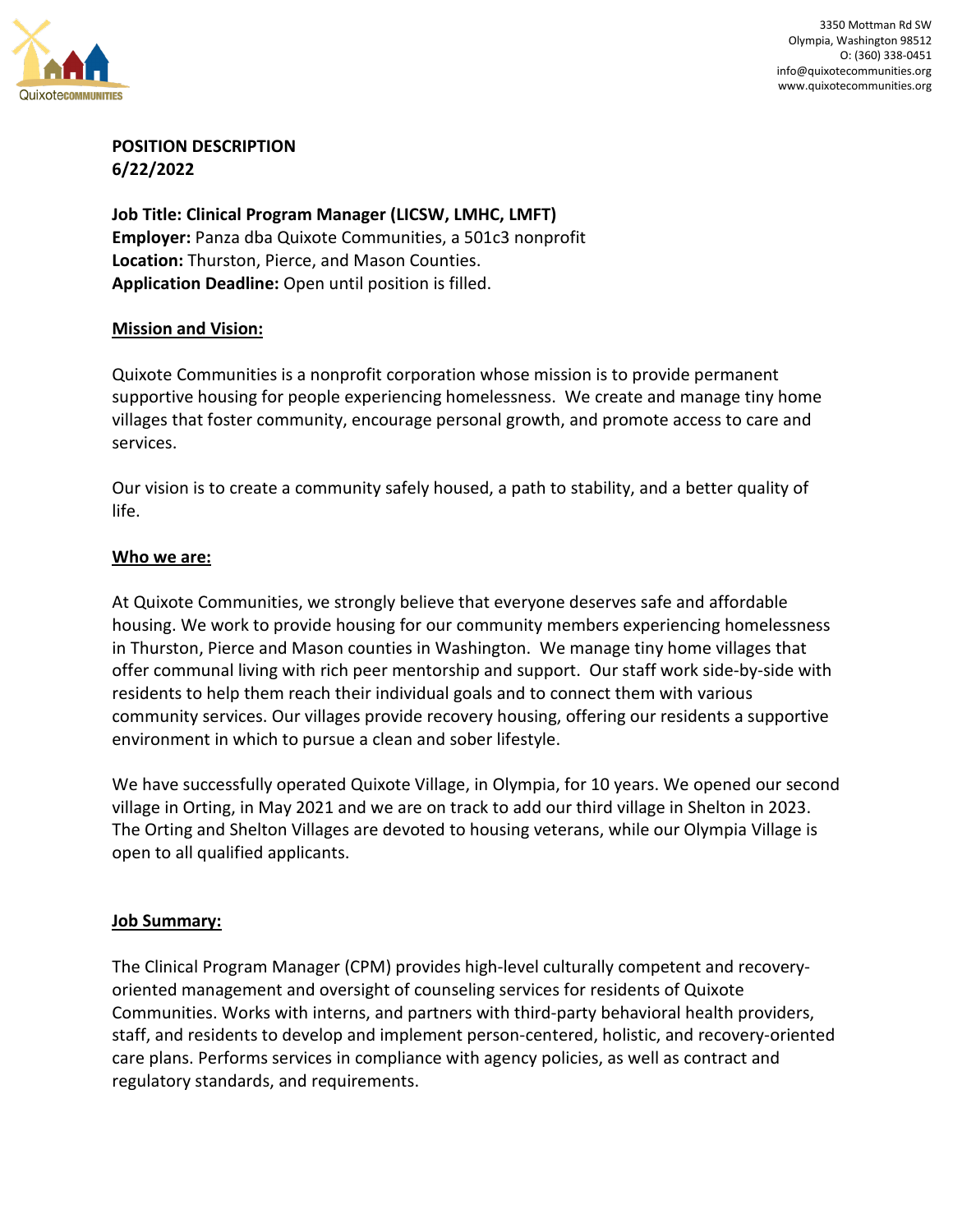

Under the supervision of the Executive Director, the CPM consistently demonstrates a high level of clinical performance, leadership, and organizational skills. The CPM is responsible for providing clinical review and supervision of behavioral health interns and their services provided.

# **Compensation and Benefits:**

This is a full-time, permanent position. The salary starts at \$65,000, depending on experience and qualifications.

Quixote Communities offers a competitive benefits package that includes:

- Health & Wellness
	- o Medical Coverage
	- o Dental Coverage
	- o Vision Coverage
	- o Health Savings Account \$2,000 per year (Company Paid)
	- o Short Term Disability
	- o Long Term Disability (Company Paid)
- Financial Wellbeing
	- o Competitive Compensation Packages
	- o Life Insurance (Company Paid)
	- o Accidental Death & Dismemberment Insurance (Company Paid)
	- o Retirement and Financial Planning Services
- Career Development and Growth
	- o At QC, training is one of our highest priorities. We provide company-paid professional training for various skills, certifications, and continuing education.
	- o Professional development opportunities are available 24/7 on our online learning platform.
- Work-Life Balance
	- o Paid Time Off Vacations, Illness, Personal Days, Etc.
	- $\circ$  15 vacation days per year with annual accrual interests, paid sick leave, 11 paid holidays.
	- o Flexible work schedules to promote a healthy work-life balance.
	- o Employee Assistance Program assists employees with personal problems and/or work-related problems that may impact their job performance, health, mental and emotional well-being.

# **Working Conditions:**

Hour worked: Full Time – 40 hours per week

Location of offices: Olympia Village in Olympia, Orting Veterans Village in Orting, and Shelton Veterans Village in Shelton (coming in 2023).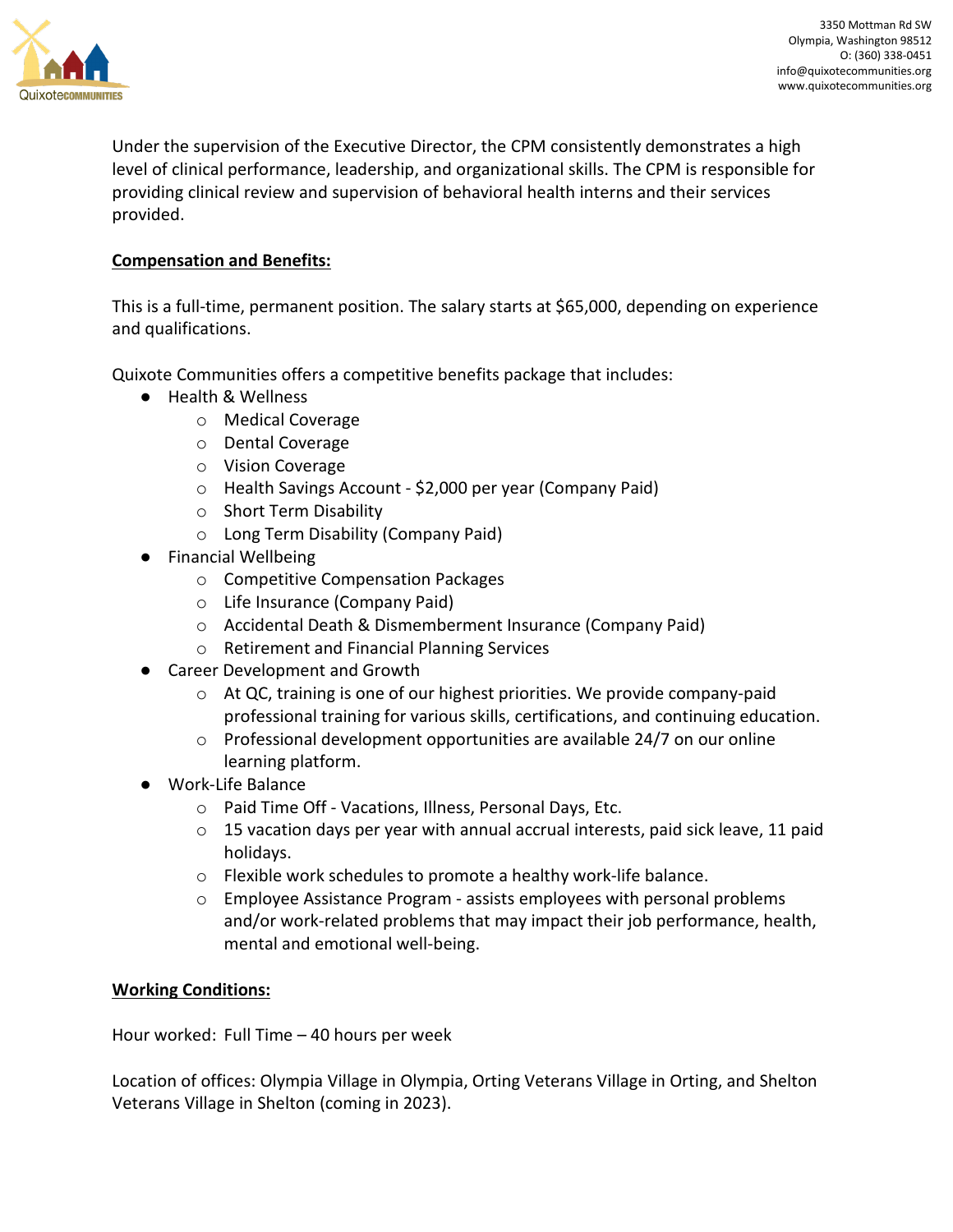

## Other Conditions Include:

- Regularly required to walk; use hands and fingers to feel, handle, or operate objects, tools, or controls; and reach with hands and arms.
- Must occasionally lift and/or move up to 20 pounds.
- Specific vision abilities required by this job include close vision and the ability to adjust focus.
- Work is performed primarily in an office setting. The noise level in the work environment is moderate.

## **Minimum Qualifications:**

- 1. **Education:** Master's degree in a related field of counseling, psychology, or social work.
- 2. **Training:** 1-3 years of clinical experience providing screenings, crisis intervention services, conducting clinical intake assessments, or providing clinical supervision.
- 3. **Technology:** Competency in using Microsoft Office and other relevant software for word processing, calendaring, email, and data entry. Ability to efficiently research and perform various tasks via multiple online databases.
- 4. **Licenses/Certifications:** Current professional license in the State of Washington to provide services in a related field of counseling, psychology or social work (LICSW, LMHC, LMFT). Must have a valid current Driver's license and must be insurable under the agency's auto policy. If using a personal vehicle, must have a current auto insurance policy with appropriate coverages. Must have a vehicle or reliable transportation to fulfill all job duties.
- 5. **Other:** Must satisfactorily pass a criminal history check and have a clean driving record.

# **Responsibilities and Duties:**

- Provides clinical supervision for a minimum of four (4) to six (6) Master's Degree student interns, which includes screening referrals for an appropriate placement, conducting and supervising individual, group, and family/sponsor counseling sessions. Participates in hiring, training, supervision, and evaluation of Interns with the Program Supervisor. Coordinates care with interns and outside agencies. Works with interns to review treatment plans and resident progress.
- Determines treatment plans and goals with each resident. Completes and submits all treatment documents on residents by assessing core and contributing problems, setting treatment outcome goals, and updating progress toward achieving mental health markers. For example:
	- Interpersonal Relationships
	- Self-Care
	- Conflict Resolution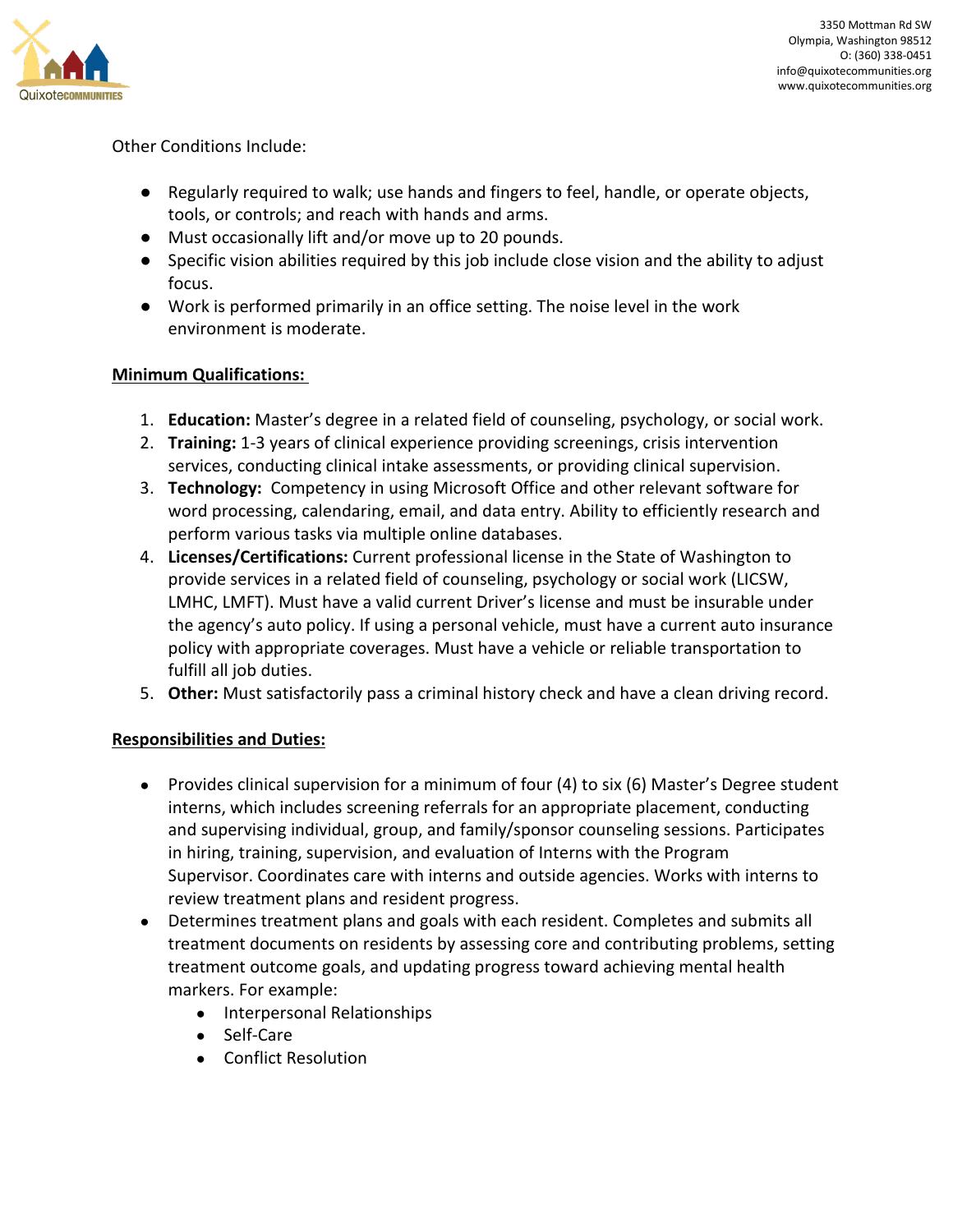

- In coordination with the Program Supervisor, screens applicants for admission into site with consideration to contracts and the safety of the current resident population.
- Trains staff on appropriate interview techniques, counseling, and coping techniques to motivate and engage residents to participate in program services from orientation throughout the residency.
- Provides individual and group counseling services using various therapeutic modalities utilizing supervision and psychiatric consultation when appropriate.
- Provides integrated and holistic services to meet the range of clients' whole-health care needs based on recovery and wellness principles.
- Demonstrates a high level of clinical knowledge and skill in providing face-to-face, telephonic, electronic, and chat-based clinical supervision.
- Meets the ethical and clinical standards in compliance with accrediting bodies such as State, County, and City standards, including meeting expectations of the applicable systems.
- Promotes a culture of cooperation and collaboration with other cross-functional departments, community agencies, hospitals, mental health consumers, and the public at large.
- Attends team meetings, in-service training, supervision, and other quality assurance training.
- Responsible for providing clinical consultation to non-assigned staff in the absence of the Program Supervisor.
- Provides quality assurance measures in monitoring assigned Interns.
- Per agency policy and system standards, prepares concise, complete, and accurate progress notes and program documentation.
- Completes all of the required documentation and reports relevant to public payors, such as Medicaid, and other third-party payors, such as private insurers, in a timely manner.
- Responsible for reporting any staff or program concerns/issues to the Program Manager.
- Assists in planning staff meetings, clinical staff training, and staff development functions.
- Provides team backup to case coverage as needed.
- Assists in administrative tasks as needed.
- Other job-related duties as assigned by management.

# **Knowledge, Skills, and Abilities:**

- Support the mission, beliefs, and values of Quixote Communities. Must be passionate, committed, and possess a strong desire to help people experiencing homelessness.
- Engages with diverse populations in a culturally responsive manner.
- Demonstrates a commitment to the values of equity and inclusion by honoring and celebrating diverse characteristics and expressions of personal identity.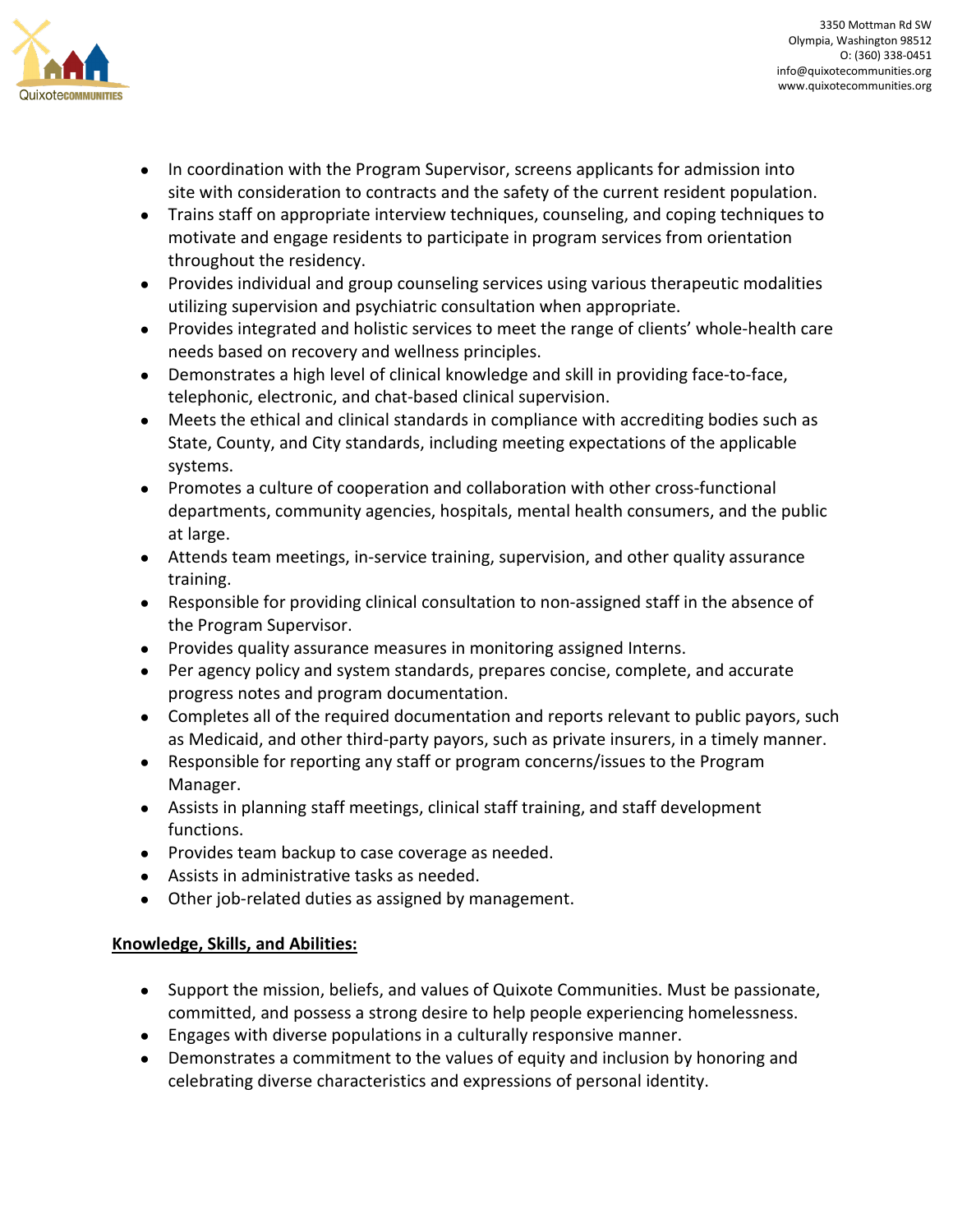

- Knowledge of various mental health treatment modalities and recovery-based services principles, including de-escalation, Dialectical Behavior Therapy (DBT), Cognitive Behavior Therapy (CBT), and Trauma-Informed Care.
- Knowledge of current social/economic problems, interview techniques, individual and group behavior, and basic personnel supervision techniques.
- Demonstrated expertise in management, including ability to establish and manage files, understand and comply with multiple contracts and reporting requirements, and perform all the administrative functions of a behavioral health program.
- Ability to work as a team member with professional and support staff; analyze and draw conclusions from case records; apply casework principles to individual situations, and exercise judgment and organize multiple tasks.
- Ability to develop/monitor treatment plans and job performance criteria.
- Ability to develop and maintain community resources.
- Ability to communicate effectively orally and in writing.
- Knowledge of Washington Administrative Code (WAC) for group care.
- Ensures HIPAA compliance standards for the agency.
- Ability to effectively manage conflicts, solve problems, work under pressure, meet deadlines, and handle the unexpected.
- Ability to work effectively with diverse clients with a broad spectrum of assets and needs, particularly mental health and substance use, while maintaining health boundaries.
- Demonstrates knowledge and competency in providing service linkage and referrals for programs/services and other community resources.

# **Diversity, Equity, and Inclusion:**

QC welcomes, honors, and celebrates our clients, colleagues, and communities' diverse identities, histories, knowledge, languages, and cultures. Our organizational values shape our work individually and collectively, as we prioritize people's belonging and achievement. We work on challenging, altering, and ultimately dismantling interconnected structural and historical oppression systems. We collaborate with community stakeholders and partners to develop policy and decision-making frameworks that advance racial equity.

# **Equal Employment Opportunity:**

QC is committed to creating a diverse and inclusive work environment. As an organization on a journey towards becoming anti-racist and anti-oppressive, we are committed to equitable hiring practices. As an equal opportunity employer, QC does not discriminate against employees or applicants based on race, ethnicity, cultural identity, creed, citizenship status, national origin, ancestry, gender, genetic information, sexual orientation, gender expression or identity, age, religion, pregnancy, physical or mental disability, marital status, parental status,